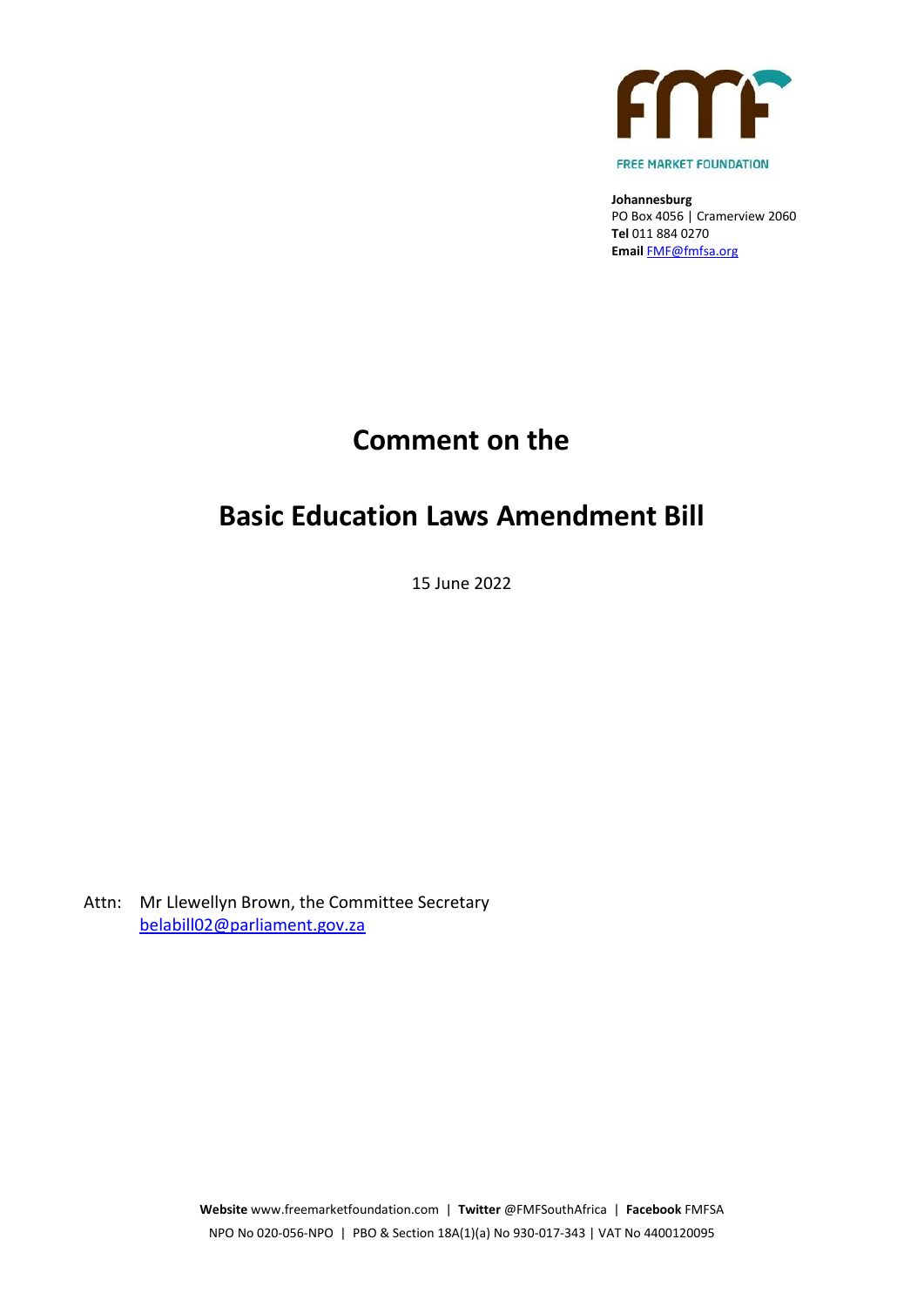#### **1. Does the imposition of harsh legislation mitigate against past poor administration?**

The overriding reaction of the average reader to the contents of the Bill, and responses to it, is that many of the proposed provisions are considered necessary as corrective action for poor past administration. To suggest that school governing bodies, after the passage of years, should produce audit certificates to justify expenditure is ludicrous. Had the schools been under private administration this would have been standard practice from the outset. And implementing harsh requirements in respect of home-schooling and attendance from Grade-R makes no sense when the education department is already under pressure. This after parents have had to contend with years of a hard lockdown when they were compelled to make alternative arrangements for the schooling of their children.

#### **2. The children are not yours**

The notion that the children in the country are, automatically, the ward of the state is a misconception. A recent report in a newspaper on Child Protection Week had this to say:

#### *What is Child Protection Week?*

National Child Protection Week is commemorated annually to raise awareness on the rights of children as articulated in the Constitution and Children's Act (Act No. 38 of 2005).

The campaign is led by the Department of Social Development in partnership with Basic Education.

We need to do our best to protect the most vulnerable in our society and stop the exploitation of children. Read this for more information on social relief for children in South Africa.

#### *Children in poverty*

UNICEF shows that

- more than half the children in South Africa continue to live below the poverty line (Child Gauge, 2019);
- one third of girls experience some form of violence before the age of 18 (Optimus study 2016); and
- some two-thirds of children eligible for early childhood development (ECD) programmes do not have access to them.

# *Teenage pregnancies and GBV*

Research done by the OCHA shows that there has been a 60% [increase](https://reliefweb.int/report/south-africa/teen-pregnancies-south-africa-jump-60-during-covid-19-pandemic) in the number of teen pregnancies during the National State of Disaster under the COVID-19 lockdown period. The Gauteng Department of Health discovered that more than 23,000 girls aged under eighteen gave birth between April 2020 and March 2021 – of which 934 were aged under 14.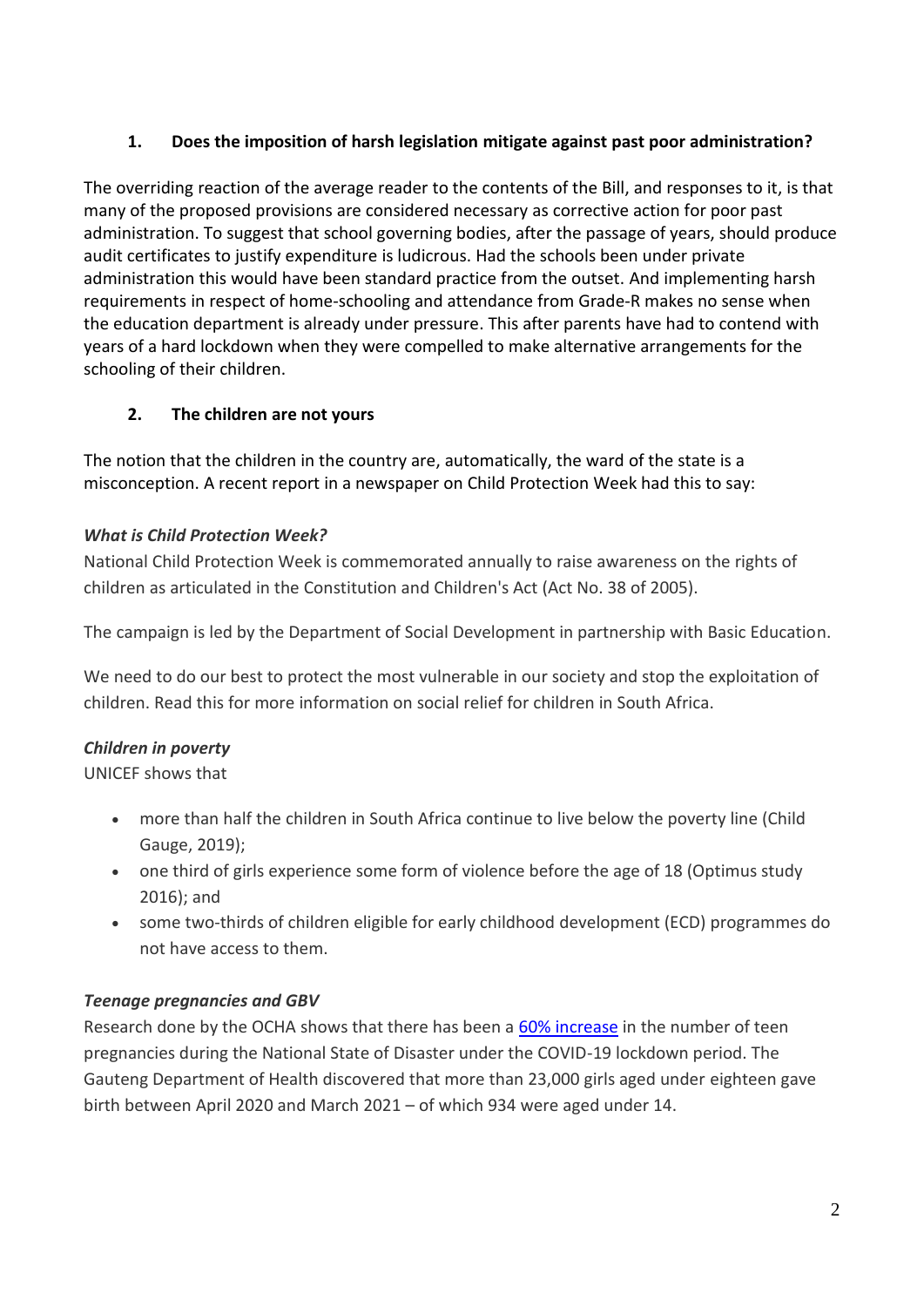#### *Care and basic education*

According to **UNICEF**, 95,000 children in South Africa have lost parents and guardians during Covid-19. This is the highest number of COVID orphans on the continent.

Furthermore, it was reported that school [drop-out](https://www.news24.com/news24/africa/news/rate-of-school-dropouts-tripled-in-sa-due-to-covid-19-unicef-report-20220331) rates had tripled between March 2020 and July 2021, with approximately 750 000 children out of school.

#### **3. Leave well-cared-for children, especially home-schooled children, alone!**

The Departments of Welfare and Education have enough on their plates without adding legislation that unnecessarily increases that load. Parliament must take cognisance of all the information and not merely those items that have appeared in the proposed legislation (the discussion on which is, for convenience, attached to this comment).

# **4. Education deserves a wider discussion than the matters discussed in the BEL Amendment Bill**

To consider the issue at hand it is necessary to broaden the discussion to cover matters other than those addressed in the proposed Bill.

As Economist Thomas Sowell said: "It is not what education teaches us directly, but how well it prepares us to learn ourselves that is the ultimate measure of its value."

The current [one-size-fits-all](https://www.semanticscholar.org/paper/One-Size-Fits-All-%3A-Models-of-Education-%2C-and-South-Workman/2c1875f89f94d811632d9e1d8eab161ab72b634f) schooling places major limitations on the ability and incentives of teachers to use their knowledge and abilities to provide high-quality education and training that prepares young people for taking on the challenges of adulthood, especially their working lives. The curricula imposed on teachers and their students do not leave space or time for teachers to allow students to "learn themselves" as described by Thomas Sowell as being the most valuable form of learning.

Imagine how different the skills and knowledge-gathering offerings would be if education and training were demand driven; if competitive markets in education could develop freely, taking their cue totally from the demands of students and their parents. Only those establishments that wished to use the current government prescriptions, such as the compulsory curriculum, would retain them.

# **5. The drawbacks of attempts at central planning of education**

Central planning for the implementation of successful education and training is impossible because no single mind has the knowledge to carry it out. Centralised attempts at the planning of any form of economic activity inevitably fails because central planners will not and cannot have the information necessary to successfully conduct the task.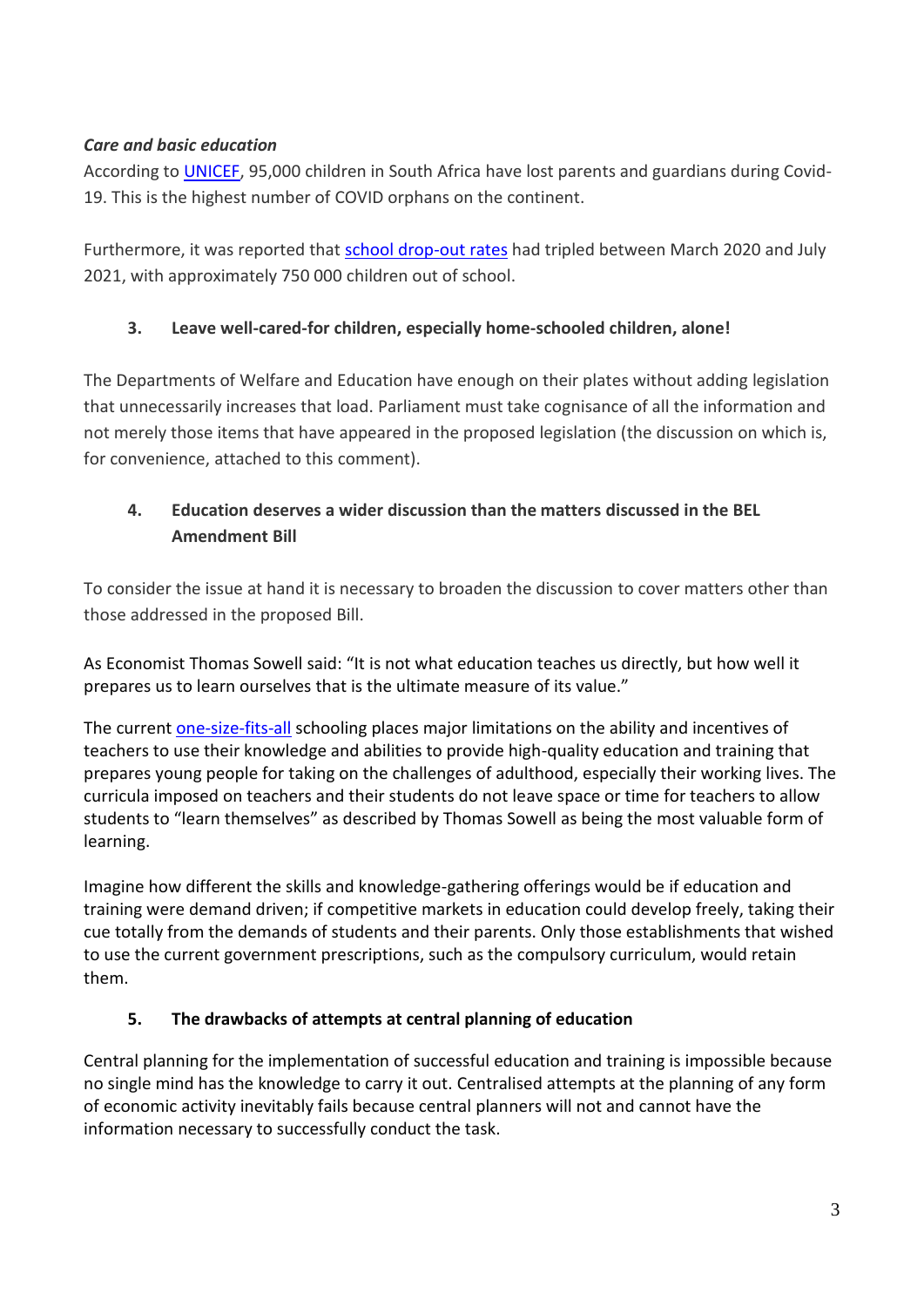Compulsory schooling inevitably results in standardised curricula, predictably aimed at the mythical 'average' student. There is no such person. All students are individuals who have a vast variety of differing innate abilities and characteristics. They deserve to have their wishes and aspirations respected. They need to be free to choose their most preferred option from an array of available educational and training offerings.

#### **6. An alternative to central planning of schools**

There will be individuals among the current government-school teachers who would be interested in running a school along entrepreneurial lines. People with specialised knowledge and abilities could decide to pass on their knowledge and skills to the next generation but the current system would not allow space for specialised training of young people. Finance for entrepreneurial-style schools could come from the current schooling budgets through "the money following the student" but there is no latitude for out-of-the-box skills training of young people. Other students in such schools could either be privately sponsored, or fully parent funded.

If the money followed the student in [government](https://www.biznews.com/thought-leaders/2021/08/31/critical-race-theory-schools) schools, competition for student customers will inevitably drive up the quality of teaching. The attitudes of teachers would change dramatically in the fully government-managed schools if they had to compete with other government schools for students and the taxpayer's money that follows them. Losing students would put pressure on all schools to improve the quality of service they provide to their student customers. Under such conditions, the load on the Education Department for the monitoring of schools would reduce rapidly.

A free and competitive learning environment would offer an immense variety of choices and teaching methods. Education entrepreneurs would be seeking to fill every imaginable market demand. Educational supply would vary from facilities run by one person to large organisations catering for thousands of students. Young artists, musicians, engineers, chefs, film producers, athletes, writers and every other conceivable skill and talent would be catered for somewhere.

# **7. Young people should view schooling with excitement**

Forcing young people to sit through years of boring standardised 'subjects' and 'curricula' chosen by a centralised decision-making body wishing to stamp its own vision on unfortunate young people, is nothing short of a crime. It is time to allow young people and their parents to make those decisions, currently made for them by the people who believe, incorrectly, that they have the right to do so.

Breaking free has become a popular term, used to describe momentous occasions when people throw off the constraints of circumstances that have kept them in an untenable situation for far too long. The chains of such circumstances have trapped the world's children for more than a century. They cannot break free on their own. They need the assistance of adults, especially political leaders, and their own parents, to break free from the monotony currently imposed on them. Give them the freedom that was promised to them in the Freedom Charter.